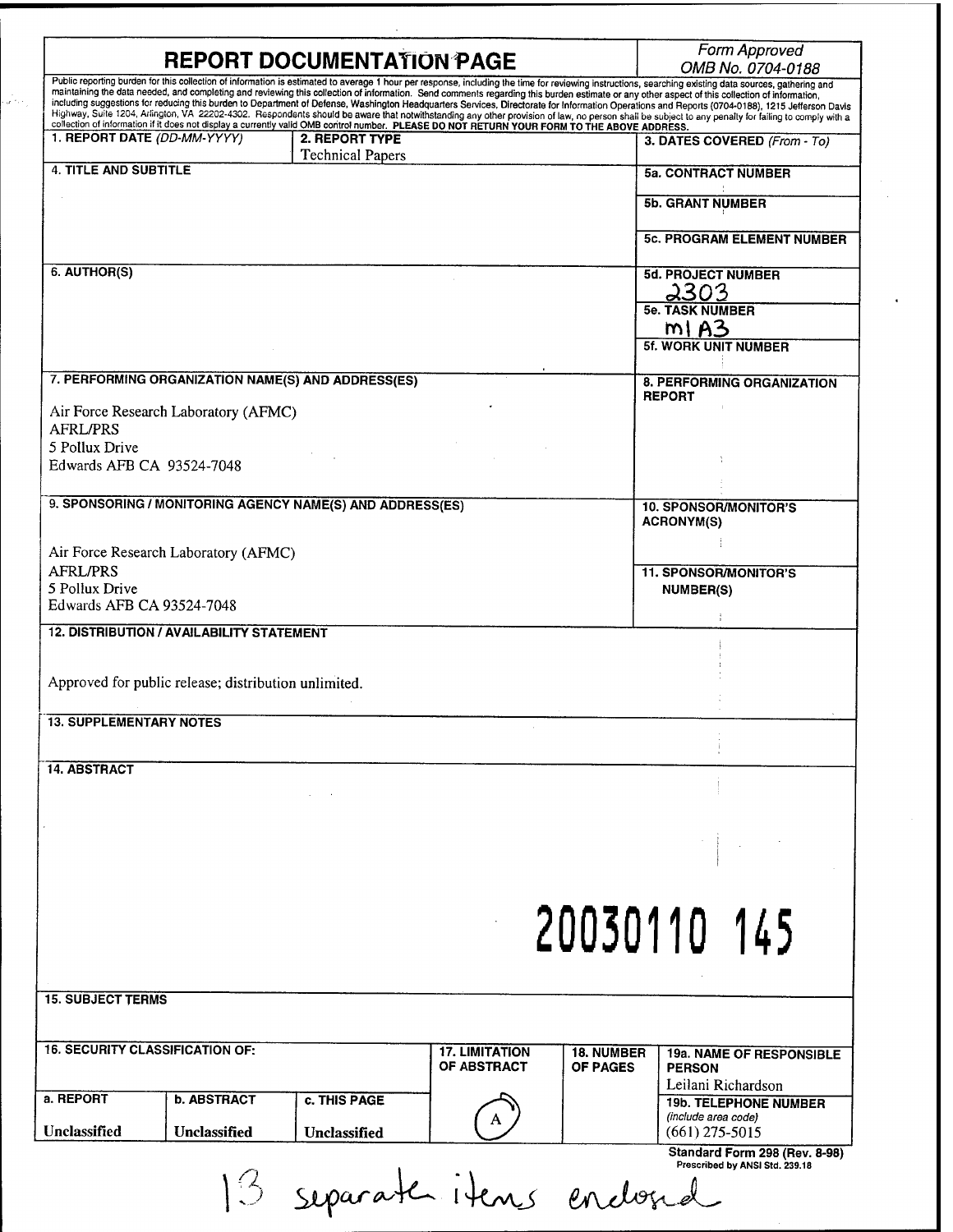| MEMORANDUM FOR PR (Contractor/In-House Publication)                                                                                                                                                                                                                                                                                            |                                                                                                                                                                                                                                                                                                                                             |               |
|------------------------------------------------------------------------------------------------------------------------------------------------------------------------------------------------------------------------------------------------------------------------------------------------------------------------------------------------|---------------------------------------------------------------------------------------------------------------------------------------------------------------------------------------------------------------------------------------------------------------------------------------------------------------------------------------------|---------------|
| FROM: PROI (TI) (STINFO)                                                                                                                                                                                                                                                                                                                       |                                                                                                                                                                                                                                                                                                                                             | 17 Apr 2000   |
| SUBJECT: Authorization for Release of Technical Information, Control Number: AFRL-PR-ED-TP-2000-072                                                                                                                                                                                                                                            | Phillips, S., Blanksi, Svejda, Lt. S., Lee, A (Michigan State University), et. al., "New Insight into the<br>Structure-Property Relationships of Hybrid (Inorganic/Organic) POSS Thermoplastics"                                                                                                                                            |               |
| <b>Materials Research Society Meeting</b>                                                                                                                                                                                                                                                                                                      | (San Francisco, CA, 24 Apr - 02 May 2000) (Submission Deadline: 02 May 2000)                                                                                                                                                                                                                                                                | (Statement A) |
| 1. This request has been reviewed by the Foreign Disclosure Office for: a.) appropriateness of distribution statement,<br>b.) military/national critical technology, c.) export controls or distribution restrictions,<br>d.) appropriateness for release to a foreign nation, and e.) technical sensitivity and/or economic sensitivity.      |                                                                                                                                                                                                                                                                                                                                             |               |
|                                                                                                                                                                                                                                                                                                                                                |                                                                                                                                                                                                                                                                                                                                             |               |
| 2. This request has been reviewed by the Public Affairs Office for: a.) appropriateness for public release<br>and/or b) possible higher headquarters review.                                                                                                                                                                                   |                                                                                                                                                                                                                                                                                                                                             |               |
|                                                                                                                                                                                                                                                                                                                                                | Date                                                                                                                                                                                                                                                                                                                                        |               |
| 3. This request has been reviewed by the STINFO for: a.) changes if approved as amended,<br>b.) appropriateness of distribution statement, c.) military/national critical technology, d.) economic sensitivity,<br>e.) parallel review completed if required, and f.) format and completion of meeting clearance form if required<br>Comments: |                                                                                                                                                                                                                                                                                                                                             |               |
|                                                                                                                                                                                                                                                                                                                                                |                                                                                                                                                                                                                                                                                                                                             |               |
|                                                                                                                                                                                                                                                                                                                                                | Date $\qquad \qquad$ $\qquad$ $\qquad$ $\qquad$ $\qquad$ $\qquad$ $\qquad$ $\qquad$ $\qquad$ $\qquad$ $\qquad$ $\qquad$ $\qquad$ $\qquad$ $\qquad$ $\qquad$ $\qquad$ $\qquad$ $\qquad$ $\qquad$ $\qquad$ $\qquad$ $\qquad$ $\qquad$ $\qquad$ $\qquad$ $\qquad$ $\qquad$ $\qquad$ $\qquad$ $\qquad$ $\qquad$ $\qquad$ $\qquad$ $\qquad$ $\q$ |               |
| 4. This request has been reviewed by PR for: a.) technical accuracy, b.) appropriateness for audience, c.)<br>appropriateness of distribution statement, d.) technical sensitivity and economic sensitivity, e.) military/<br>national critical technology, and f.) data rights and patentability                                              |                                                                                                                                                                                                                                                                                                                                             |               |
|                                                                                                                                                                                                                                                                                                                                                | APPROVED/APPROVED AS AMENDED/DISAPPROVED                                                                                                                                                                                                                                                                                                    |               |

 $\ddot{\phantom{0}}$ 

ROBERT C. CORLEY (Date) Senior Scientist (Propulsion) Propulsion Directorate

*2363hlft^*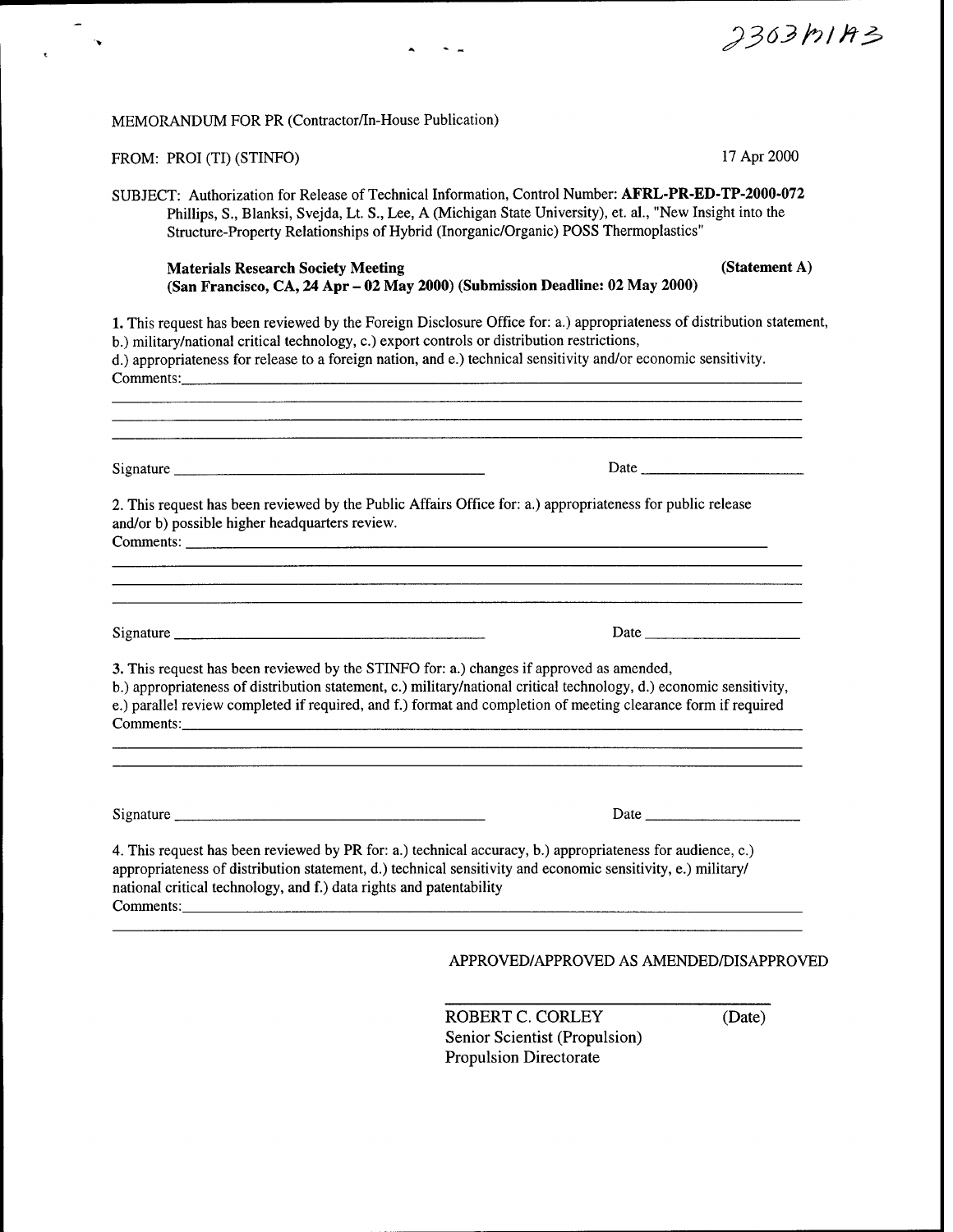# **NEW INSIGHT INTO THE STRUCTURE-PROPERTY RELATIONSHIPS OF HYBRID (INORGANIC/ORGANIC) POSS THERMOPLASTICS**

Shawn H. Phillips<sup>1</sup>, Rusty L. Blanski, Steven A. Svejda, Air Force Research Laboratory, Edwards AFB, CA; Timothy S. Haddad, ERC Inc., Edwards AFB, CA; Andre Lee, Michigan State University, Dept. of Mat. Sei. & Mechanics, Lansing, MI; Joseph D. Lichtenhan, Hybrid Plastics<sup>2</sup>, Fountain Valley, CA; Frank J. Feher, UCI, Irvine, CA; Patrick T. Mather, U of Connecticut, Inst. Mat. Sei. & Chem. Eng., Storrs, CT; Benjamin S. Hsiao, State U. ofNY at Stony Brook, Stony Brook, NY.

The demand for multi-purpose, high-performance polymer systems has resulted in a need for advancing polymer properties beyond what traditional systems can offer. Only through control/alteration at the molecular level can one maximize property enhancements to meet current military and commercial needs. Over the last seven years the Air Force Research Laboratory has developed and incorporated discrete Si-0 frameworks (POSS = Polyhedral Oligomeric Silsesquioxanes) into traditional organic polymer systems. This research has resulted in new hybrid inorganic-organic polymer systems with remarkable enhancements in mechanical and physical properties including dramatic increases in both glass transition and decomposition temperatures, reduced flammability, increased moduli and oxidation resistance. We have shown that these enhancements result from the chemical composition (Si-0 core) and size  $(\sim] 5$  A in diameter) of the POSS frameworks, and can be copolymerized, grafted, or even blended using traditional processing methods. Recently, we have focused our efforts on understanding and controlling the molecular level interactions between POSS frameworks and the polymer matrix. The development of new POSS monomers has allowed us to study how functionality, size, and geometry enhances the bulk properties of these hybrid materials. For example, increasing the solubility of side groups on the POSS framework results in greater POSS-polymer matrix interactions and increased  $T_g$  and storage moduli. Recent studies with POSS blends have resulted in increases in hardness, and reductions in dielectric constants and coefficients of thermal expansion. New results in polymer synthesis, characterization, and applications will be discussed with a strong emphasis on the versatility of this new nanotechnology to many polymer systems.

#### **INTRODUCTION**

Research efforts on hybrid inorganic/organic polymers have steadily increased as a result of both industrial and governmental demands for multi-functional, high performance polymers that are lighter weight and lower cost than their traditional counterparts. While there are numerous hybrid polymer systems, only recently have synthetic methodologies been developed to significantly increase the interfacial interactions between the inorganic and organic moieties, while also allowing for a decrease in the size of the inorganic particles. As one decreases the size of the inorganic particles, one increases the surface to volume ratio eventually leading to an aspect ratio similar to the polymer coils and resulting in the maximizing of property enhancements. Polyhedral Oligomeric Silsesquioxanes (POSS) are one of only a few nanotechnologies for hybrid polymers that is readily functionalizable and on the same length

 $\cup$  is

jrv *: '-. <sup>i</sup> Km* ra STfÄra-r?-rr <sup>A</sup> Approved for Public Reiaass Distribution Unlimited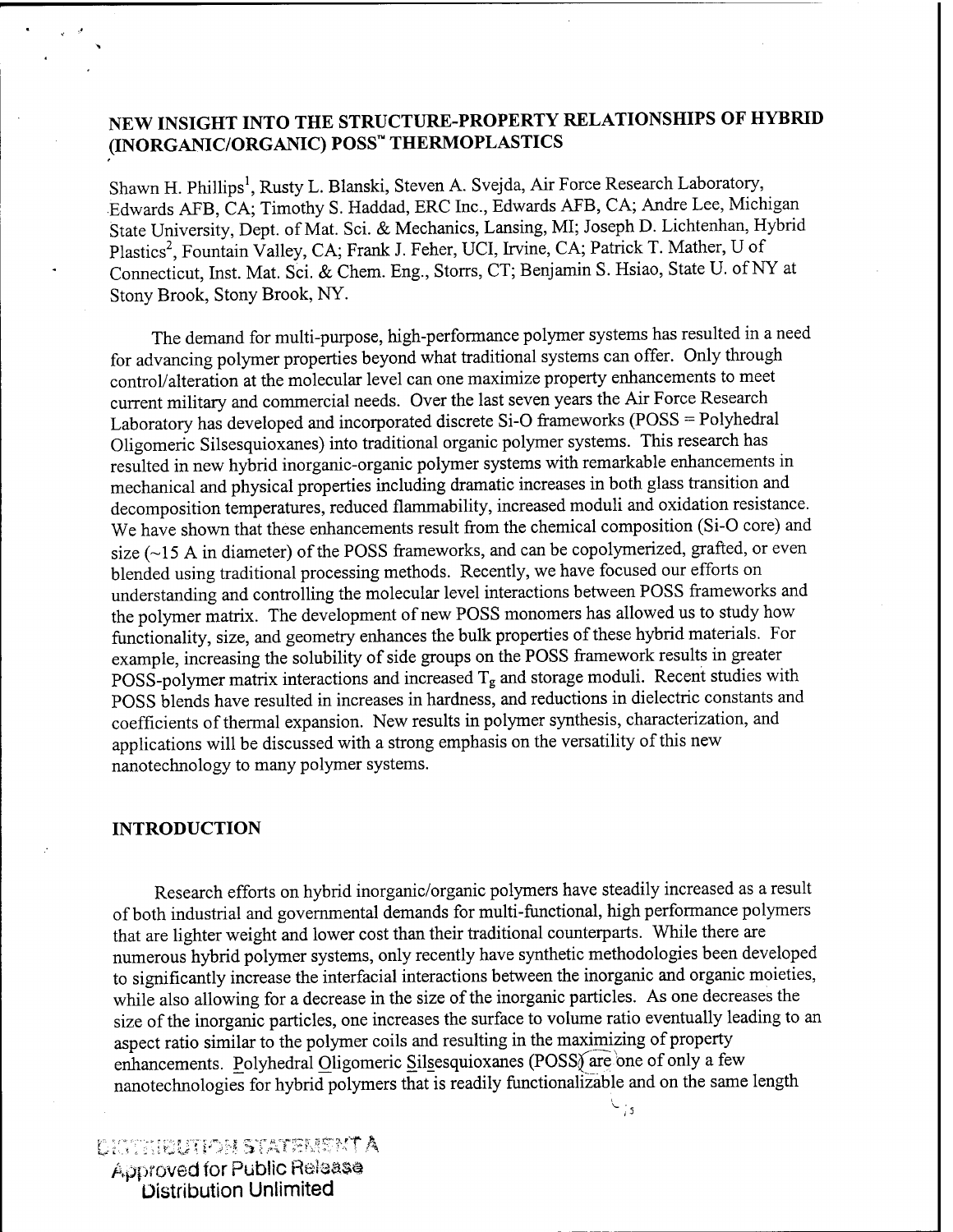scale as the polymer coils.<sup>3</sup> POSS frameworks are traditionally synthesized from the controlled condensation of alkyltrichlorosilanes in a solvent containing limited amounts of water (Scheme 1).<sup>4</sup> Further functionalization results in polymerizable or blendable macromers, which have been incorporated into a variety of polymer systems including polyurethanes, epoxies, polystyrenes, polynorbornenes, polyimides and polyacrylics (equation 1). Physical and mechanical studies on POSS-polymers have shown significant property enhancements including increased use temperature, toughness, moduli and oxidation resistance along with decreased flammability.



**Scheme I**

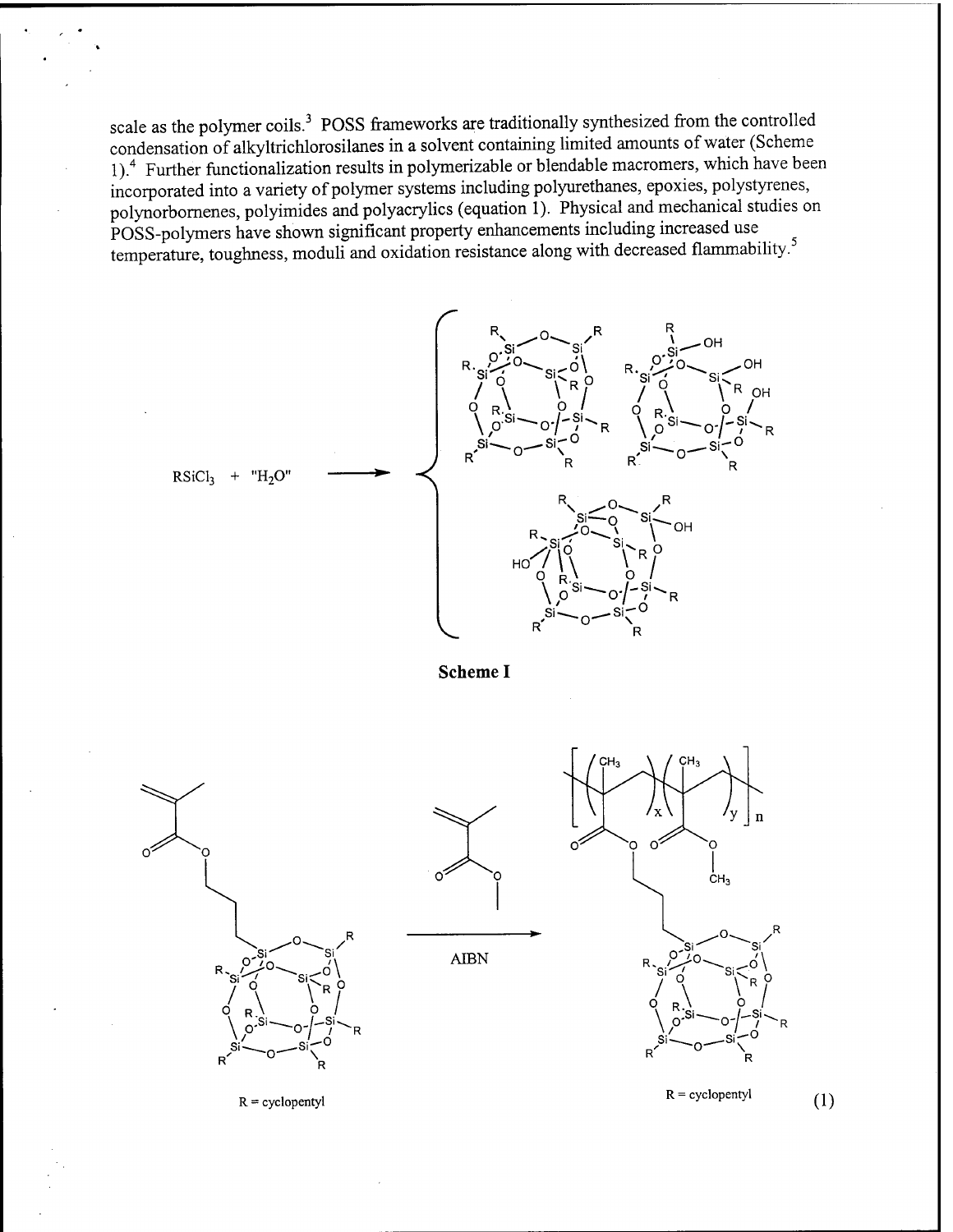While general trends in property enhancements have been observed there is a growing need to tailor POSS monomers (size, shape, functionality) in order to study the structure/property relationships of POSS-polymers (Scheme II). With such an understanding one can control/alter the properties of POSS-polymers. In this paper we describe our collaborative strategy for such an ambitious project, the early successful experimental data obtained from our investigations and the future direction of POSS-polymer research.





 $R = Cp, Cy, i-Bu, Me$   $R = Cp, Cy, i-Pr, Me, Et$ 



R = Cp,Cy, i-Bu, Me

# **Scheme II: Varying Size, Shape and Functionality of POSS monomers**

#### **RESULTS AND DISCUSSION**

#### **POSS Monomers**

The majority of POSS-polymers contain either the cyclohexyl  $(2a)$  or cyclopentyl  $(2b)$ POSS frameworks. Long reaction times of 3-36 months limited the available quantities of  $\overline{2a}$ , prompting the production of the less soluble, but readily produced (1-2 weeks)  $2b$ . The need for more soluble POSS monomers prompted the development of alternative synthetic techniques for producing 2a. The starting alkyltrichlorosilane was added and precipitated from a 90:10  $\frac{1}{2}$  water/acetone solution to yield  $\frac{1}{2}$ , followed by reactions with various acids to produce cyclohexylPOSS monomers in less than three weeks (equation 2). Variations in reaction parameters results in the synthesis of different POSS structures. CyclopentylPOSS monomers can also be made from this method.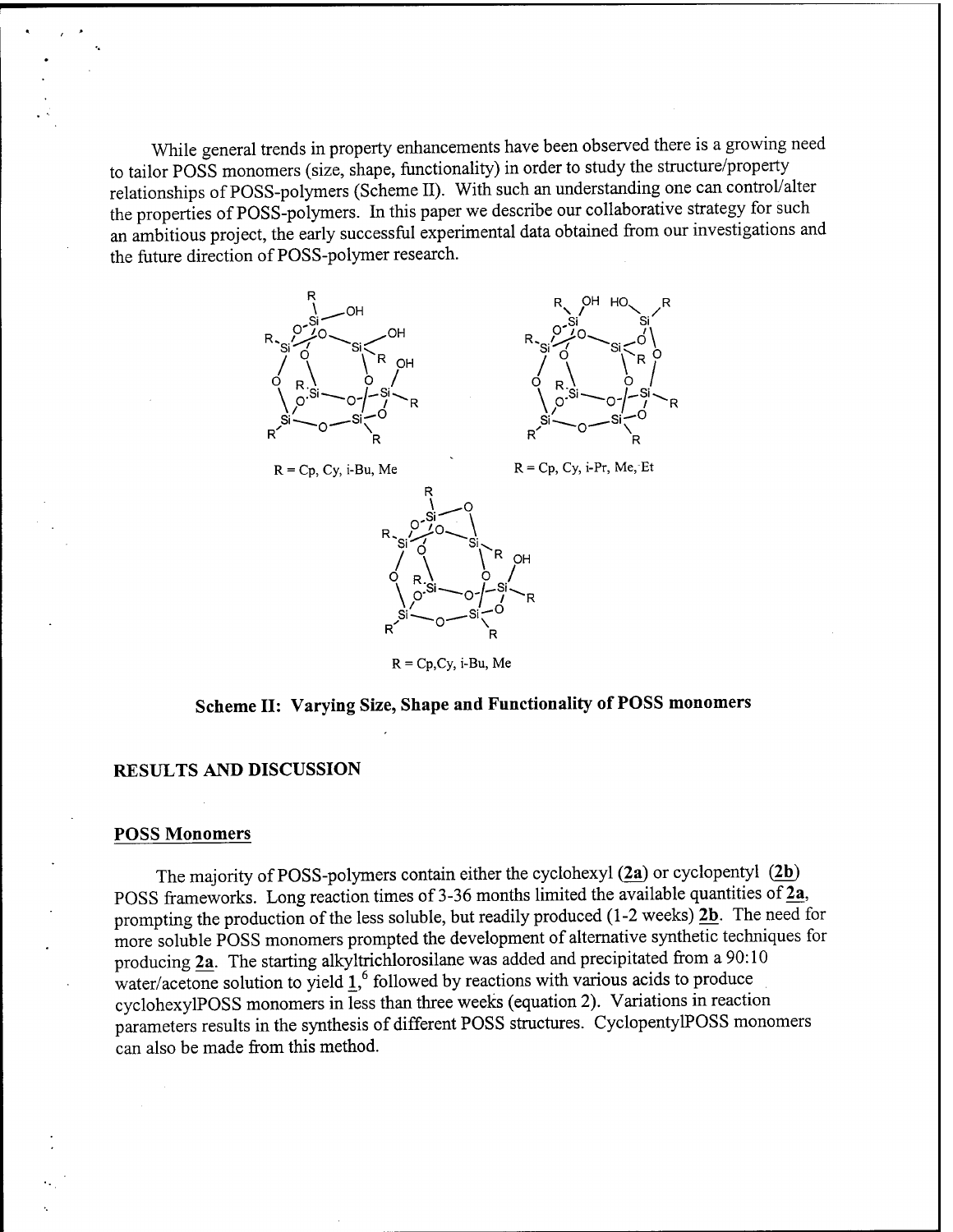

In addition, new POSS monomers were synthesized from the readily available 2a and 2b, in an affordable and efficient process. Previous literature on the functionalization of  $\overline{2a}$  and  $\overline{2b}$ for surface modeling and ligand synthesis reported the facile cyclodehydration to produce 3a or 3b (equation 3).<sup>7</sup> However, isolation and purification of the soluble product was not pursued. The stability, solubility and further functionalization for studies as a pendant group for polymer systems have been explored. The product is unstable under reaction conditions from which it is formed, being subject to rehydration and polymerization. Once isolated, the soluble cyclodehydrated monomer can revert back to the starting triol only under forcing conditions, and is readily reacted to form polymerizable macromers (acrylates, hydrides, alcohols). The change in solubility from the starting triol is most likely to result from reducing the 3-fold symmetry of 2a and 2b.



Collaborative efforts with Professor Frank Feher have allowed us to exploit new breakthroughs in POSS cage-opening reactions.<sup>8</sup> Completely condensed POSS monomers containing a variety of organic side groups can be side-opened (4) to form difunctional species, or the subsequent reaction with a dialkyldichlorosilane can lead to the formation of new POSS frameworks containing nine silicon atoms. New monomers for polyurethanes, polyimides and polymethacrylates have been synthesized (Scheme III).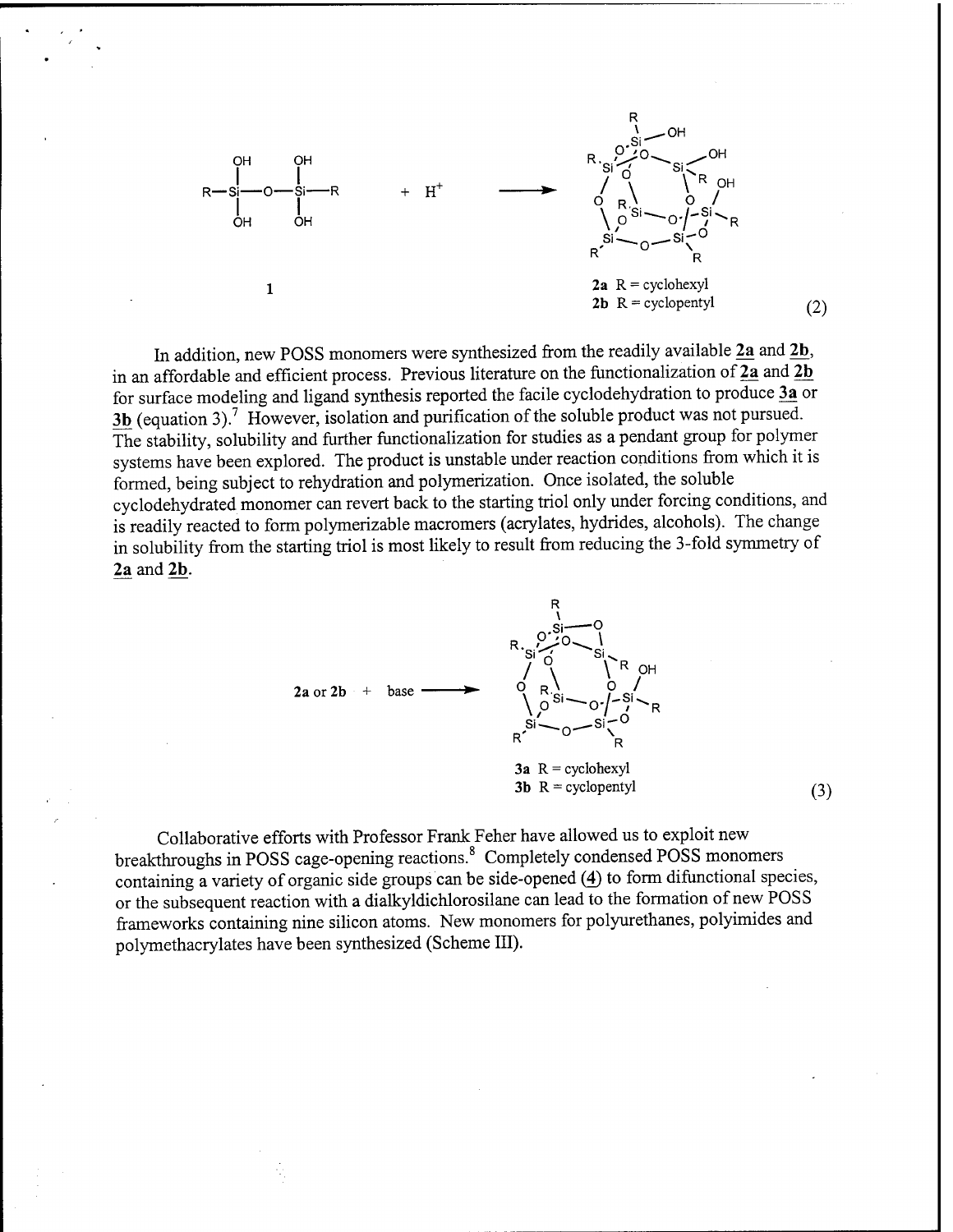



Polymer blends using POSS-macromers have been of great interest to both the Air Force and commercial sectors. Processing is often more costly than any other part of part fabrication, and interest will increase if significant property enhancements are observed from a drop-in additive which does not negatively affect processing conditions. The addition of  $Me<sub>8</sub>Si<sub>8</sub>O<sub>12</sub>$  to polypropylene resulted in over a 30 °C increase in the heat distortion temperature as observed by DMTA.  $Me<sub>8</sub>Si<sub>8</sub>O<sub>12</sub>$  is insoluble in most polymer system except polypropylene. Based on such a promising result a stronger focus on **POSS** blends is being pursued. OctaphenethylPOSS (6) was made by the metathesis of  $\frac{5}{5}$  and subsequent hydrogenation (equation 4). The monomer displays remarkable solubility in many polymer systems, prompting alternative synthesis via the selfcondensation of phenethyltrichlorosilane.

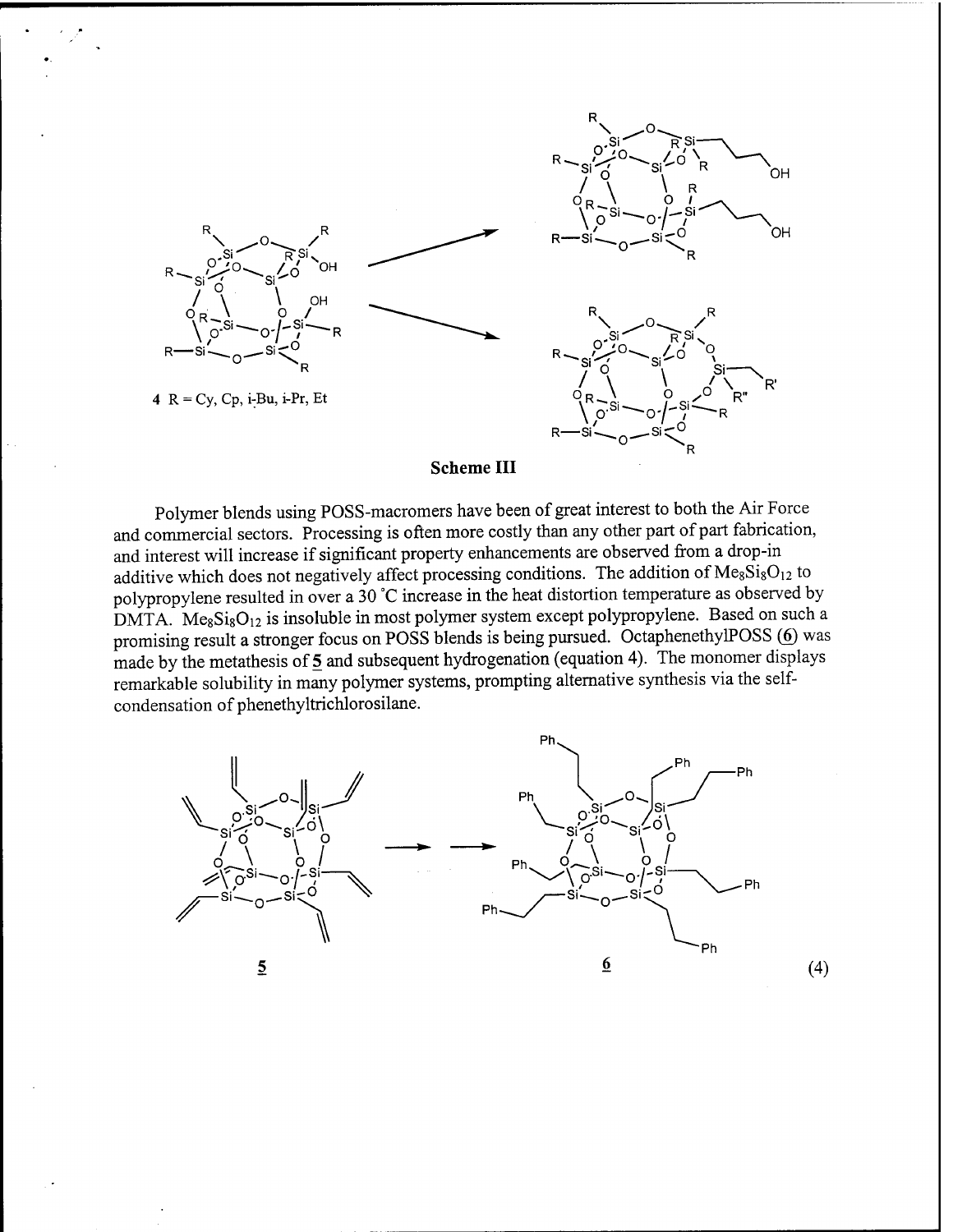# **POSS Polymers and Characterization**

While incorporation of the newly developed POSS monomers is ongoing, preliminary results show significant improvements in polymer properties with increasing solubility of the POSS framework. For POSS-polynorbornene polymers (equation 5), changing of the R groups from cyclohexyl to cyclopentyl results in greater interaction with the polymer matrix and a more dramatic increase in the tensile moduli both at -120 °C and 60 °C (Figures <sup>1</sup> and 2). The drastic difference in the moduli can be attributed to the degree of interaction between the POSS framework and the polymer matrix.



*Figures <sup>1</sup> and 2: Moduli ofcyclohexyl and cyclopentyl POSS*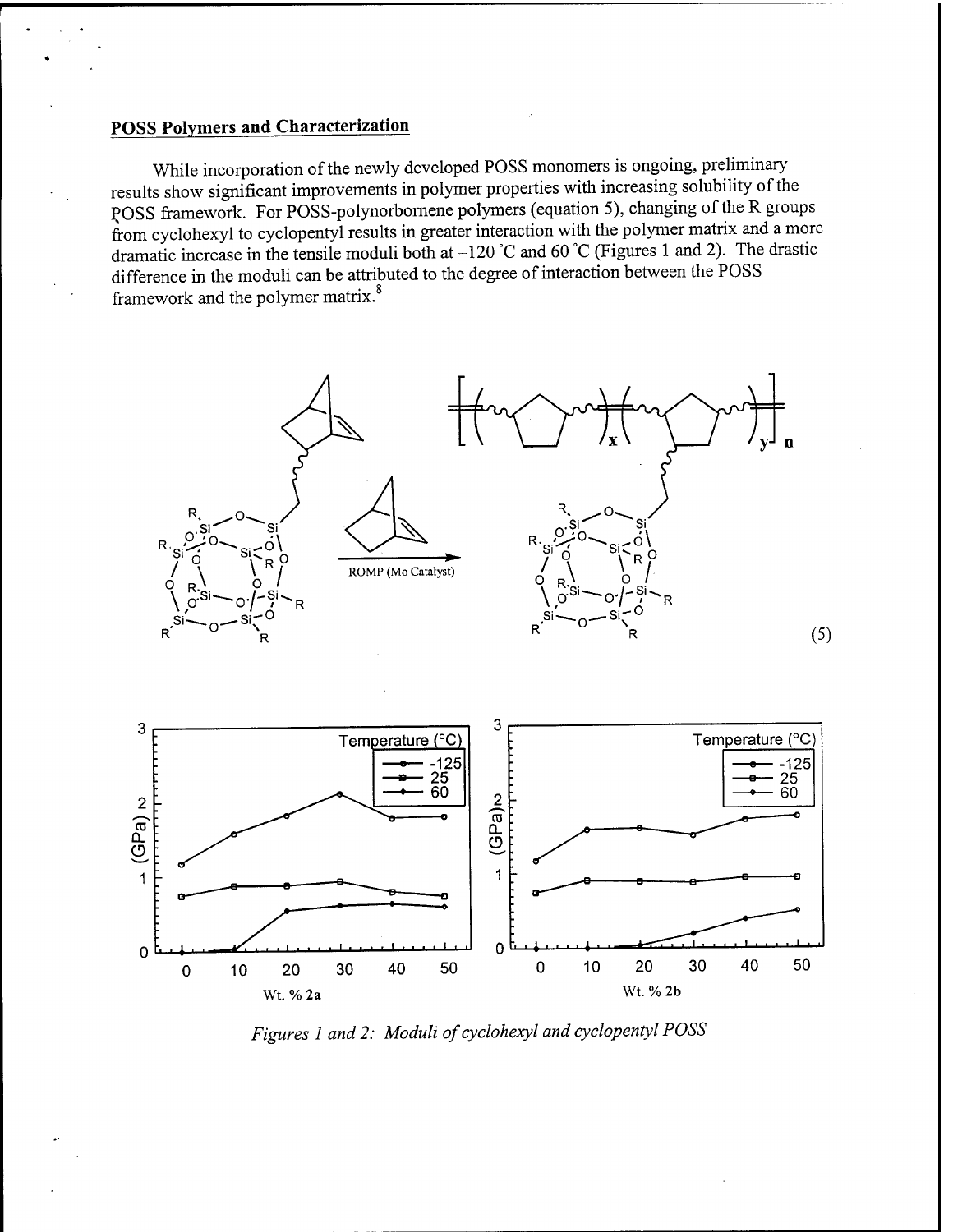The condensation polymerization of POSS-dianiline with 4,4'-Oxydianiline and pyromellitic dianhydride to form POSS-Kapton™ (equation 6) results in a material that has increased moduli beyond the T<sub>g</sub> of the material (Figure 3). Kapton<sup> $M$ </sup> with no POSS loses almost all mechanic properties prior to reaction(s) occurring at 435 °C. Increasing the wt. % of incorporated POSS results in an improvement in the rubber regime of the polymer. Mechanical tests over the last year have shown that such improvements in the modulus of the polymer system is typical of POSS polymers, but has never before been observed for a high-temperature polymer system.

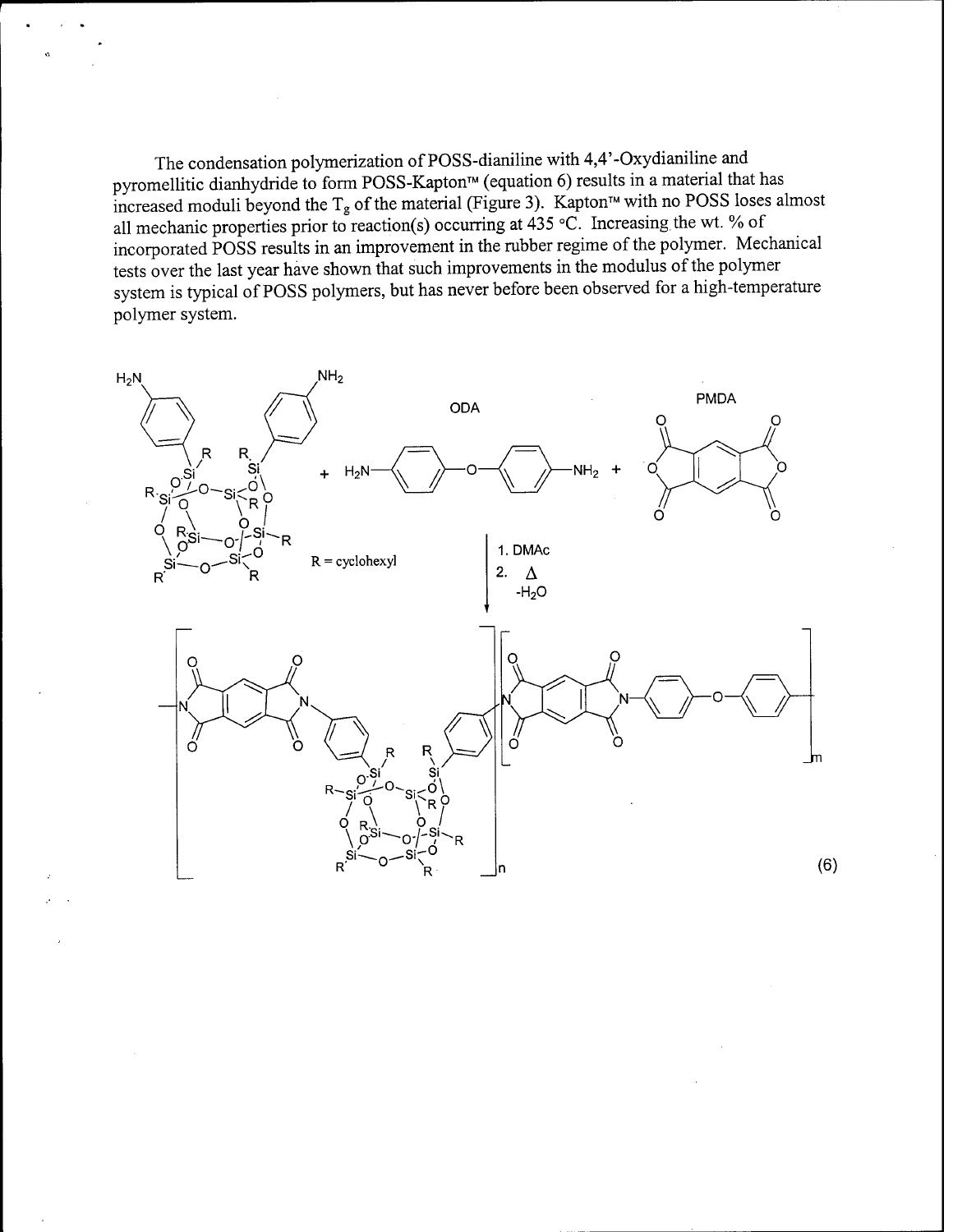

*Figure 3: DMT A ofKapton with varying wt.% POSS incorporation*

Cyclopentyl and cyclohexyl POSS cages are often insoluble as blending agents (Figure 4), however the OctaphenethylPOSS monomer (6) is highly soluble in many polymer systems, including greater than 50 wt % in 2 million mol. wt. polystyrene as observed by TEM (Figure 5) and the loss of the crystal peak by wide-angle diffraction. Nano-indentation of the sample showed a 30% increase in the hardness of the material.



*Figures <sup>4</sup> & 5: TEMofCp8Si80<sup>12</sup> (Figure 4, left) and TEM ofOctaphenethylPOSS (6) (Figure 5, right) in 2 million mol. wt. polystyrene.*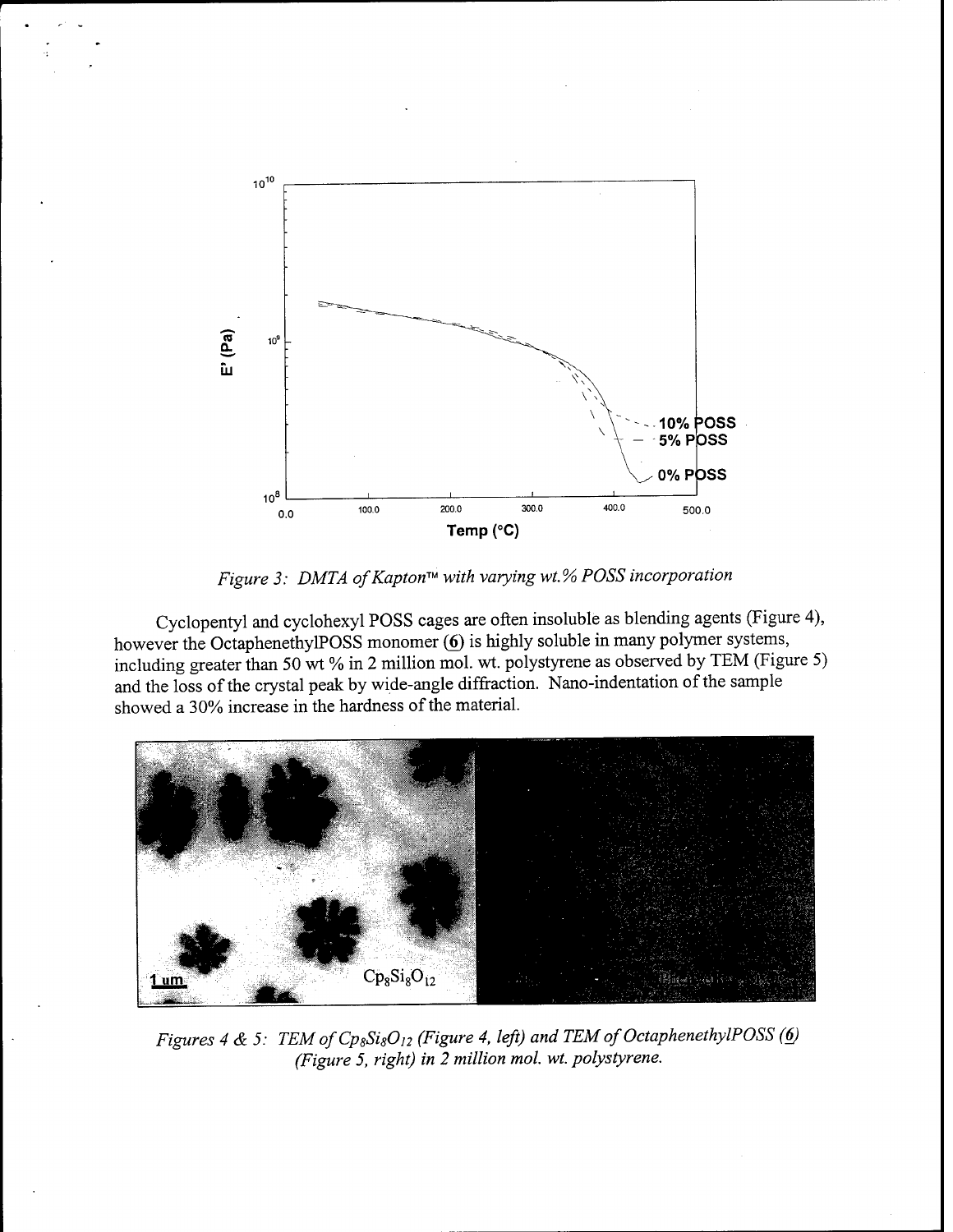#### **CONCLUSION**

POSS incorporation into polymer systems has resulted in significant improvements in both physical and mechanical properties. While over sixty POSS monomers have been made to date, almost all stem from 4 starting precursors. In order to study how the size, shape, and functionality of the frameworks affect POSS-polymer and POSS-POSS interactions a variety of new POSS monomers were targeted for synthesis. These monomers were incorporated into various polymers with preliminary results showing increases in use temperature, oxidation resistance, and moduli. Decreased solubility of POSS frameworks in the polymer matrix resulted in increased aggregation and reduction in physical and mechanical properties of the system. More importantly, improved POSS-polymer interactions lead to increases in Tg, HDT, and  $T_{\text{dec}}$  along with the expected improvements in oxidation resistance and flammability reduction. Future work on controlled variations within specific polymer systems are ongoing and should yield further insights into POSS-polymer fundamentals.

### **ACKNOWLEDGMENTS**

The authors would like to thank the Air Force Office of Scientific Research (AFOSR) for the continued support to advance the understanding of how POSS incorporation enhances the physical and mechanical properties of polymers. Also, the SERDP Green Missile Program for funding of the POSS-norbornene research.

## **REFERENCES/LITERATURE CITED**

- 1. Author to whom correspondence should be sent, shawn.phillips@ple.af.mil.
- 2. Hybrid Plastics is the company that the POSS nanotechnology was transferred to with a goal of increasing production and decreasing the price of POSS monomers and polymers.
- 3. F.J. Feher, T.A. Budzichowski, *Polyhedron,* 14, 3239 (1995).
- 4. J.D. Lichtenhan, JJ. Schwab, F.J. Feher, D. Soulivong, U.S. Pat. 5,942,638 (August 24, 1999) (to the United States of America), (b) J.D. Lichtenhan, J.W. Gilman, F.J. Feher, U.S. Pat. 5,484,867 (January 16, 1996) (to the University of Dayton, Regents of the University of California, and United State of America).
- 5. (a) R.A., Mantz, P.F. Jones, K.P. Chaffee, J.D. Lichtenhan, J.W. Gilman *Chem. Mater.,* 8, 1250 (1996); (b) A. Lee, J.D. Lichtenhan *Macromolecues,* 31, 4970, (1998); (c) B.S. Hsiao, X. Fu, et. al. *Poly. Mat. Sei. Eng. 19,* 389 (1998).
- 6. J.F. Brown, L.H. Vogt Jr, *J. Am. Chem. Soc.,* 87, 4313,1965.